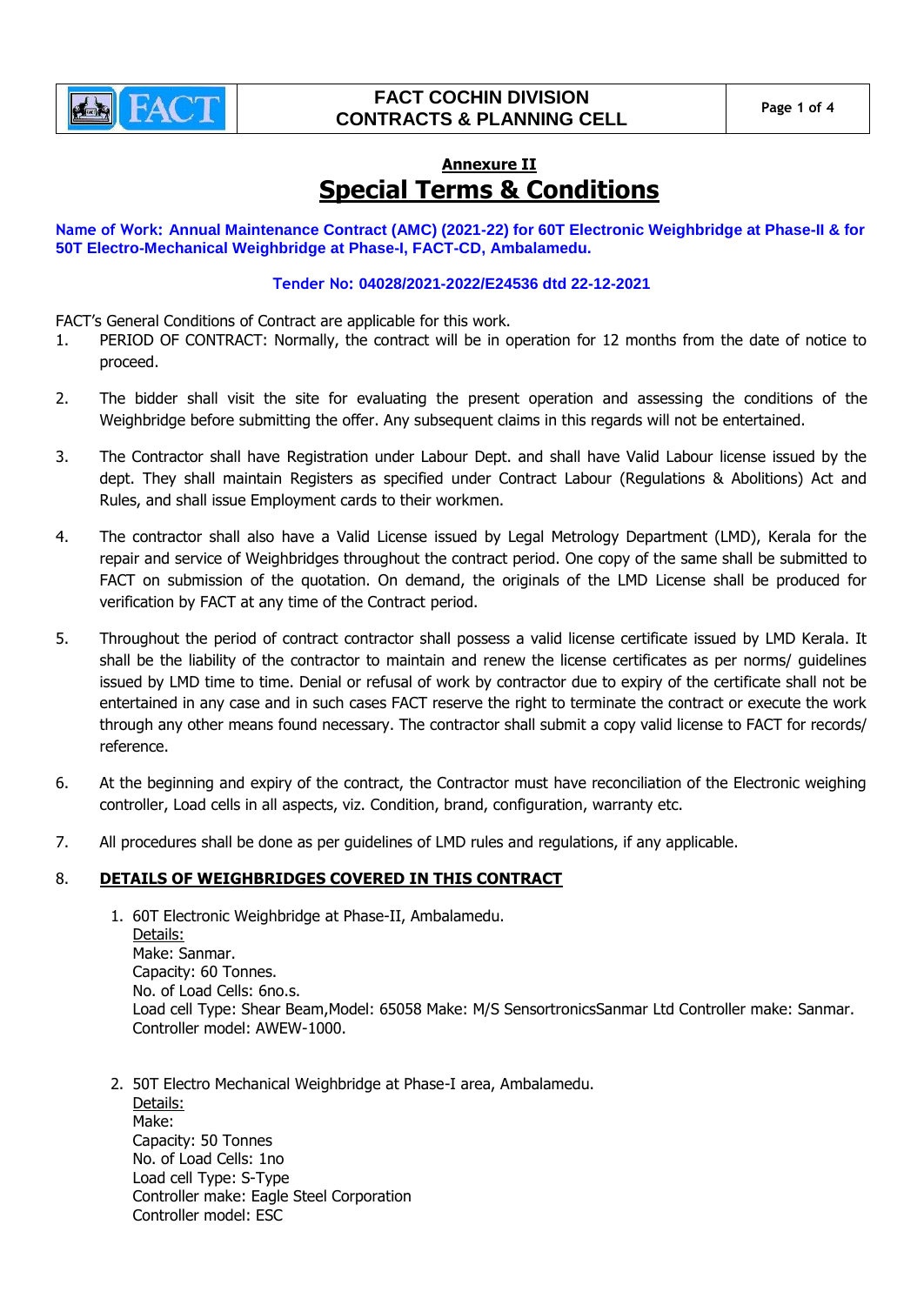

#### 9. **AMC FOR 60T WEIGHBRIDGE**

10.1 Preventive Maintenance :

The Contractor shall make four Planned Visits during a year for Servicing, Maintenance & Calibration of the weighbridge as per program below:-

- i. Check healthiness of
	- a. Loadcells.
	- b. Junction Boxes.
	- c. Signal Surge Protectors
	- d. Workstation.
	- e. Connected Accessories
	- f. Weighbridge Structure
	- g. Loadcell Top/ bottom Mounting Plates & Cups.
- ii. Check correctness and tightness of all weighbridge electrical/ signal connections
- iii. Calibration Check of the Weighbridges.
- iv. Alignment of Weighbridge Platform upon the load cells
- v. Corner Adjustment &Calibration to be done if necessary.
- vi. Replacement of any faulty component with spares covered in the contract or provided by FACT.

The preventive maintenance works should be carried out between 8:30 hrs. to 16.00 hrs and shall be scheduled on the working days except Sundays and holidays.

### 10.2 Break Down Visits:

In the event of breakdown of the equipment, upon call, the Contractor or his service engineer shall reach the site at the earliest, but not later than 24 hours to attend the problems irrespective of Sundays and holidays, and contractor shall rectify the reported problem and reinstate the system at the earliest. There shall be no ceiling for such visit. The contractor should service all components in connection with the Weighbridge, failing which the contract will be terminated.

The contractor has to rectify the defect of the machine within 48 hours from defect reported to him, irrespective of intervening holidays and Sundays. If the defect reported is not rectified within 48 hours (not due to a reason attributed to FACT), FACT has the right to deduct 5% of the AMC amount forthwith. Further, If the defect is not rectified within 96 hours (not due to a reason attributed to FACT), FACT has the right to terminate the contract and execute the work through other means as required, without any force majeure.

On a report of faulty operation of any of the Weighbridge Electronic controllers at any of the specified Weighbridges by the Engineer-In-Charge, the contractor shall take action to inspect the item either at FACT site or by taking the item to his Workshop and subsequently shall submit a report of the Inspections done. The Contractor then shall submit an estimate amount of the works to be done to service the controller. On approval of the estimate by the Engineer-In-Charge, the Contractor shall service the Controller. The Contractor shall be responsible for delivery of the serviced controller and its transportation to the FACT site. The serviced Controller shall be accepted subject to an Inspection clearance from FACT. Payment for the service job executed shall be made against the invoice submitted by the Contractor.

After rectification of the reported complaint, normal operation of the weighbridge shall be ensured before handing over to FACT. The calibration check & corner test/ correction shall be performed and accuracy & functionality of the system shall be reinstated before closure of the complaint raised.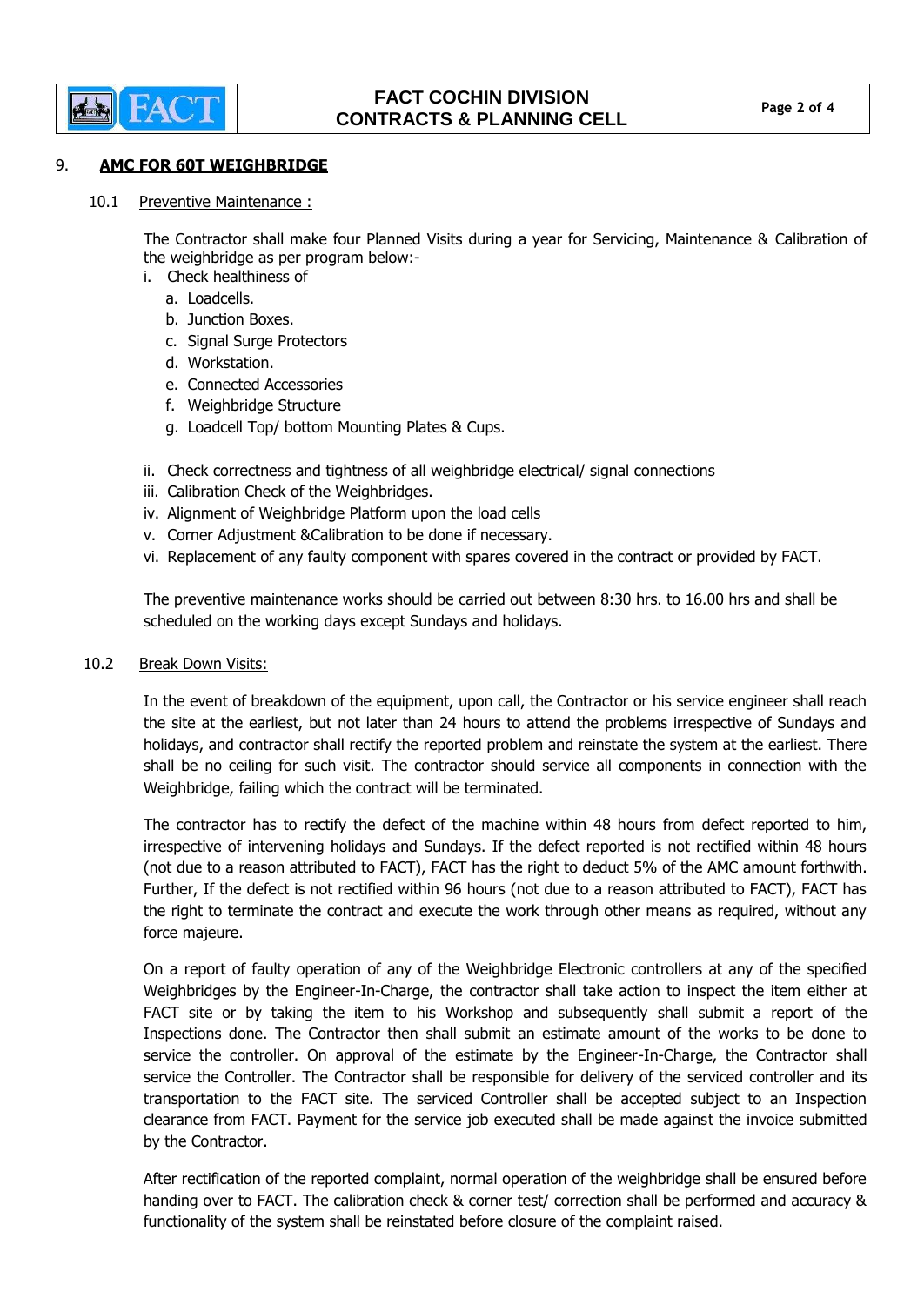

# **FACT COCHIN DIVISION CONTRACTS & PLANNING CELL Page 3 of 4**

- 10.3 Alignment of Weighbridge Platform upon the load cells during the period of AMC whenever an alignment is carried out following procedures shall be followed alignment of weighment.
	- i. Lifting of Weighbridge platform using hydraulic jack/lifting tools at various corners as necessary (up to max 100mm).
	- ii. Vertical alignment correction of the entire Weighbridge Platform upon the Load cells using necessary tools such as Spirit levels.
	- iii. Horizontal alignment& play correction (Lateral & Longitudinal) of the entire Weighbridge Platform upon the Load cells.
	- iv. Removal, Readjustment &Refixing of movement Restrictor Blocks up to 8no.s per weighbridge. The Restrictor blocks, Bolts & Washers shall be in the scope of FACT. The gap between the weighbridge restrictor block to the weighbridge platform shall be within 5mm after the alignment.
	- v. After alignment normal function of the weighbridge shall be ensured.
- 10.4 Weighbridge structural & sheet are not included in the scope of Contractor. However supply/ removal/ replacement of a Load cell cup pair (Top & Bottom) from a Load cell base if required shall be in the scope of contractor. Necessary precautions should be taken while removing the cups by hammering so that the cups do not break in the process. Rust remover solutions shall be applied suitably and proper greasing shall be applied to the Cups,
- 10.5 Lifting-up& Descending down of the Weighbridge Platform The Lifting-up & descending down of weighbridge for any replacement/ repair works shall be covered in thein AMC. No separate payment shall be made for such activity.

However Lifting-up & descending down of platform for inspection & painting (i.e as per specific request from FACT) the payment shall per separate activity considered in the schedule of work.

10.6 Spareparts (Excluding Loadcell, Weighbridge Main structure/ sheet, Earth Pit, Civil Works, Weighbridge Printer, Printer Paper,) if required shall be replaced by the contractor as required during the period of contract. Such spares shall be supplied by the contractor without any additional Service/ Purchase order from FACT. The damaged spare parts if any when changed with a new one supplied by the bidder must be compatible with the existing one thus not necessitating replacement of other parts. The indicator if supplied for ensuring normal operation of the weighbridge due to a breakdown or found faulty during routine check must be compatible with the existing operating system. If not compatible necessary software meeting FACT requirement (operational/ format) shall be supplied by the contractor. In general spares for upkeep/ maintenance of following items/ equipment shall be in the scope of the

contractor.

- i. Yoke & Saddle assembly
- ii. Junction Box
- iii. Signal surge protectors.
- iv. Weighbridge controller/ indicator.
- v. Workstation PC CPU, Keyboard, Mouse.

## 10. **On-Call Visit - 50T WEIGHBRIDGE AT PHASE-I**

For 50T electro-mechanical weighbridge during period of contract two numbers of on-call visits/ breakdownvisits and stamping of Weigh Bridge as per Schedule of Work shall be provided by the contractor. The contractor has to check the performance/calibration and physical conditions of the Weighbridges during the visit and shall include.

- Function/ Performance/ Calibration checking.
- Load Cell checking and replacement if required.
- Inspection of Mechanical structures/ platforms etc
- Cleaning of machine parts, junction boxes, platform etc.
- Servicing of Weighbridge to ensure normal operation if required

The date of visits shall be informed by the Engineer-In–Charge.